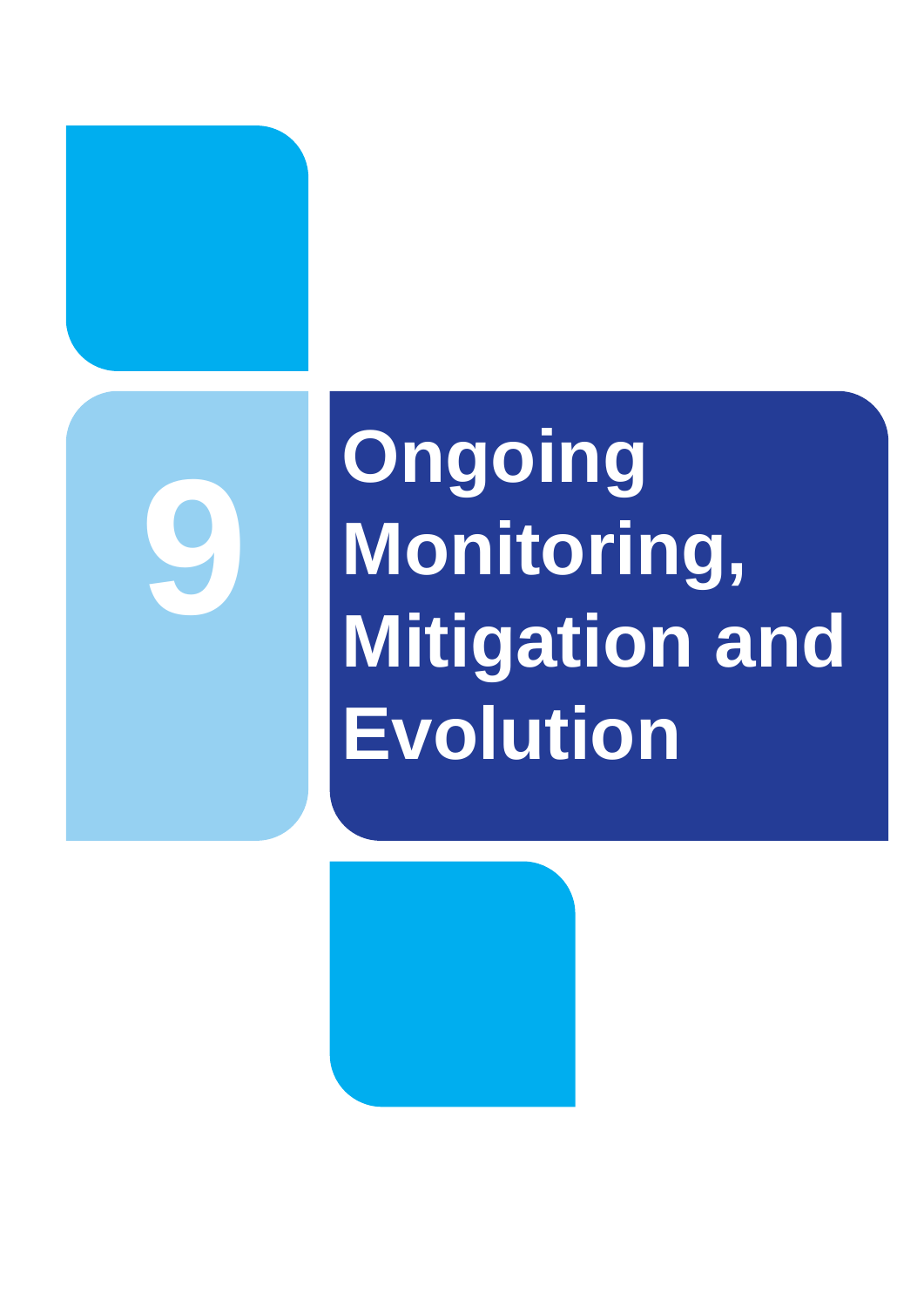# **9.1 Introduction**

While the National Water Resources Plan (NWRP) is a 25-year plan, it will be formally reviewed every five years. Baseline forecasts and data feeding into the NWRP will be reviewed annually.

Irish Water will prepare a regionally-specific:

- Monitoring and Mitigation Plan for the draft Regional Water Resources Plan- South West (draft RWRP-SW), which will be based on the plan set out at Chapter 4 of the Strategic Environmental Assessment (SEA) Statement prepared in relation to the NWRP Framework Plan. The draft Monitoring Plan has been designed to provide a basis for the identification and continuous review of the positive, negative and cumulative impacts of the draft RWMP-SW, and it will form part of the SEA statement to be published with the final Regional Water Resources Plan for the South West. The draft Monitoring Plan is provided in two (2) parts to cover both Plan Level monitoring and Project Level monitoring. Indicators and targets to measure performance are set out in Chapter 4 of the Framework Plan SEA Statement.
- The Environmental Action Plan (EAP) is set out at Section 10 of the SEA Environmental Report for the draft RWRP-SW. This EAP will set out the recommendations of the SEA in relation to the draft RWRP-SW, and mitigation measures to take forward. Irish Water's commitment to implement this monitoring and mitigation is set out in section 8.3.8 of the NWRP Framework Plan.

The approach to monitoring takes account of the Environmental Protection Agency (EPA) guidance document 'The Tiering of Environmental Assessment – The influence of Strategic Environmental Assessment on Project-level Environmental Impact Assessment'<sup>1</sup>.

## **9.2 Monitoring and Mitigation**

The monitoring and mitigation process is presented in Figure 9.1 and in summary involves:

- Identifying the **internal and external factors** that may impact the NWRP and mapping the areas of the NWRP that they will influence;
- Updating **Needs identification** by updating the Supply Demand Balance (SDB), Drinking Water Safety Plans (DWSP) and Barrier Scores to reflect these changes; and
- Incorporating **feedback** from **SEA mitigation actions and Monitoring Plan** set out in the SEA Statement prepared in relation to the NWRP Framework Plan.

The SEA assessment assumes the implementation of standard mitigation measures, such as operation of water sources in line with regulatory requirements and the use of good construction practice; and recommends further mitigation. Examples of standard measures expected to be embedded in the design and development of infrastructure options are listed in Appendix D of the SEA Environmental Report for the draft RWRP-SW. Appendix D identifies the mitigation measures that specifically respond to the significant environmental effects identified for each SEA topic in the three (3) Study Areas of the South West Region. Standard and specific mitigation measures identified include recommendations for further environmental assessment work to be undertaken at project stage (to further inform the development of suitable project specific mitigation measures), as well as mitigation to be implemented directly at project stage.

With respect to the NIS assessment, standard and option specific mitigation measures (see Sections 6.3.1 – 6.3.5 of the NIS) will be applied, unless Project-Level Appropriate Assessments (AAs) or projectspecific environmental assessments demonstrate that they are: not required (i.e., the predicted effect will not occur), are not appropriate, or that alternative or additional measures are necessary or are more appropriate.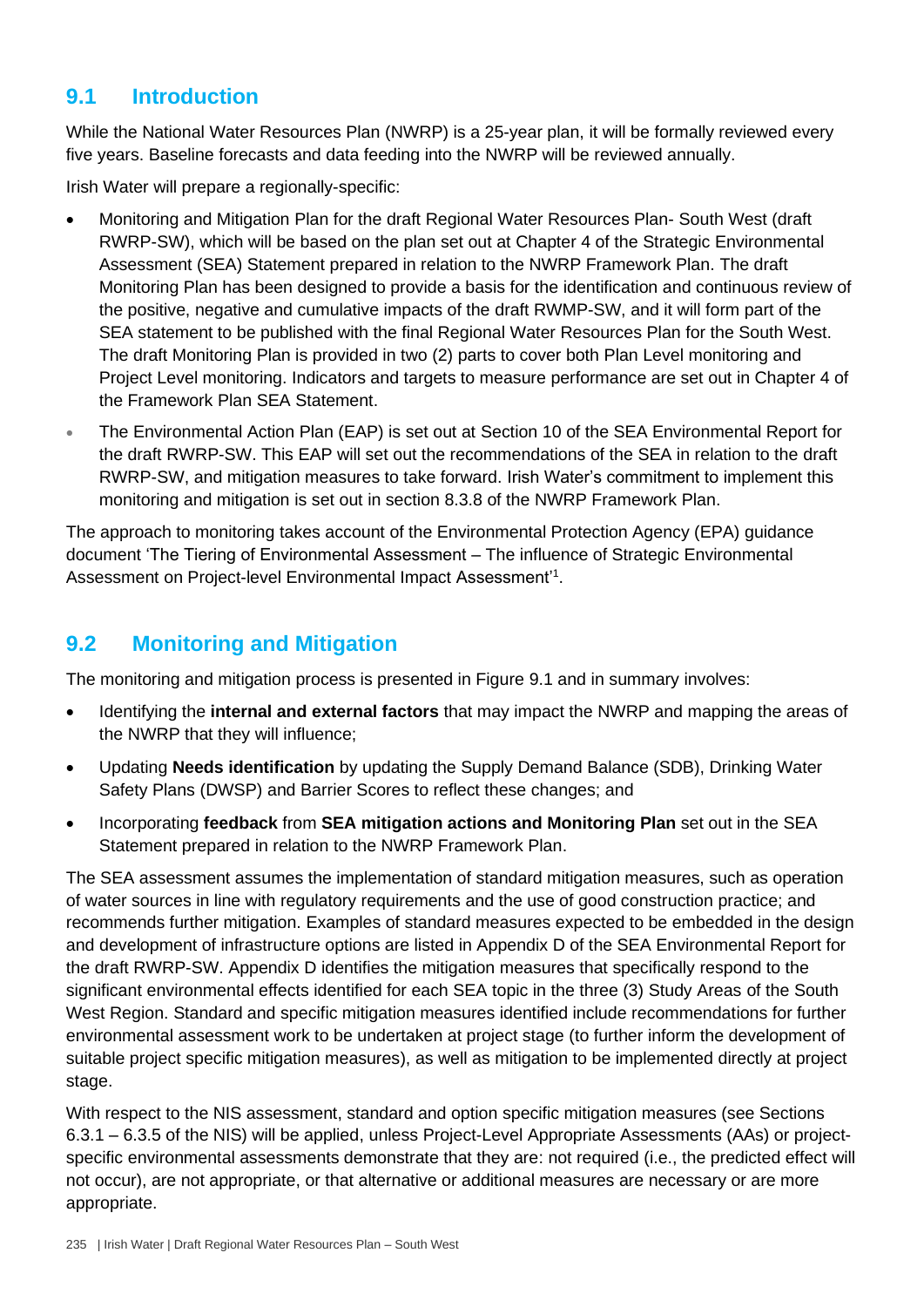The EAP provided in Section 10 of the SEA Environmental Report for the draft RWRP-SW, summarises the actions and areas of further study identified in the SEA. The EAP provides a basis for tracking recommendations from the SEA during the NWRP implementation. The EAP considers the Options and Approach appraisal process as well as the integration of environmental considerations.

The Monitoring Plan is a requirement under the SEA regulations to provide a basis of identifying significant environmental effects during the implementation of the Plan. This is required to review the predicted impacts of the draft RWRP-SW, and the adequacy of the recommended mitigation measures so that additional mitigation can be applied, if required. Performance against the Monitoring Plan targets will also inform the next cycle NWRP and SEA process.

The proposed Monitoring Plan indicates a range of recommendations for the draft RWRP-SW including (but not limited to) the following topics:

- **Climate change**: mitigation through decarbonisation could include benchmarked reduced carbon emissions from construction, increased contribution of renewable/low carbon energy sources for existing and new schemes and improved energy efficiency of water services.
- **Catchment Management schemes** can be used for carbon offsetting, supporting biodiversity, and recreational objectives for population wellbeing.
- **Biodiversity, flora and fauna**: ensuring no adverse effects on the integrity of any European site and, where feasible, to seek to maintain and/or contribute to the site achieving Favourable Conservation Status. Further, ensuring protection of nationally designated sites are wider biodiversity.

In certain circumstances, monitoring and feedback will identify the need for a variation of the NWRP - Framework Plan or a Regional Water Resources Plan. Where a variation is required, as noted above, Irish Water will screen the change for SEA and AA in accordance with its legal obligations.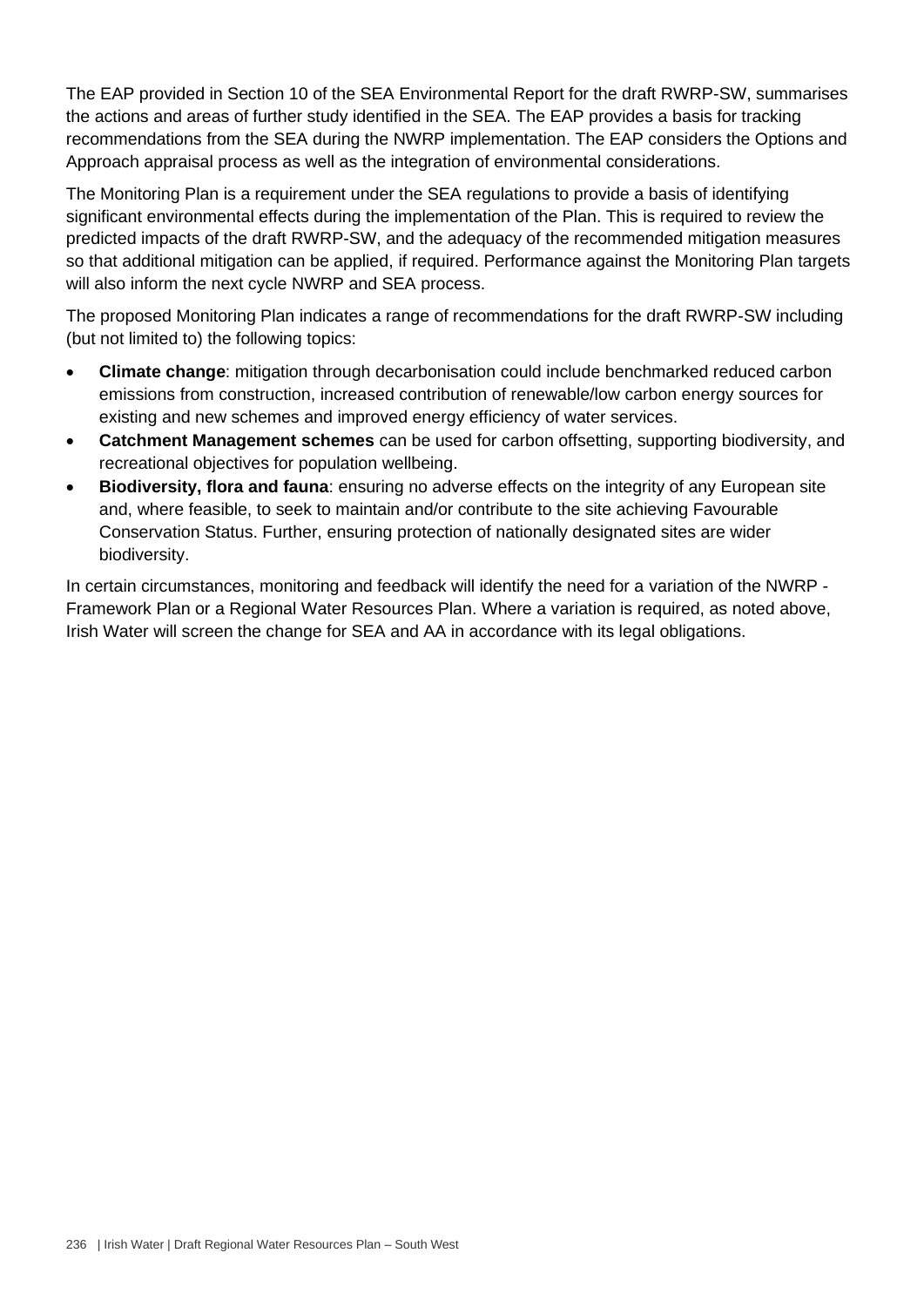

**Figure 9.1 Continuous Monitoring and Mitigation Feedback Loop**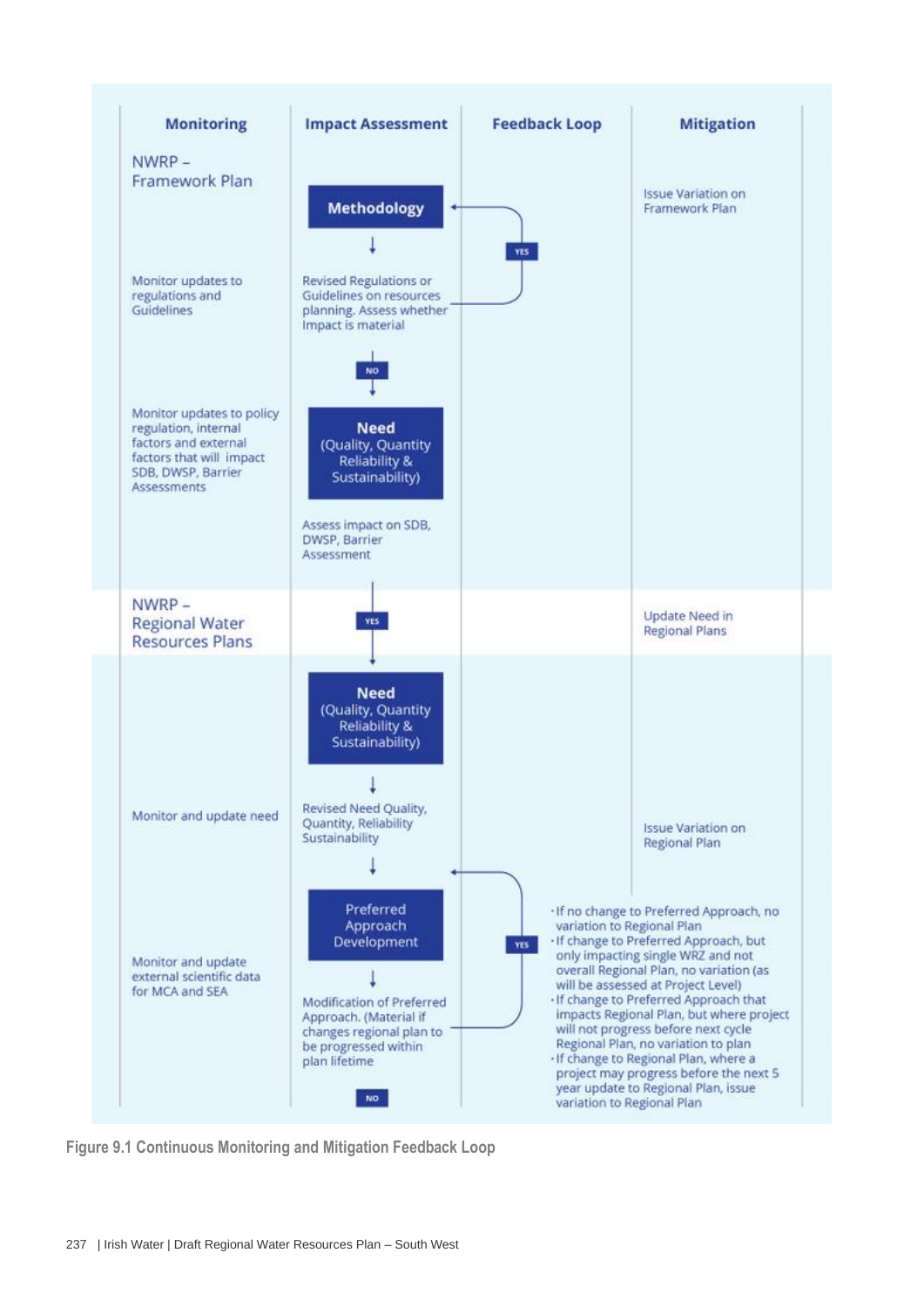## **9.2.1 Identifying Internal and External Factors that may Impact the NWRP**

The NWRP may be influenced by a number of internal and external factors. Irish Water is committed to a programme of continuous monitoring to ensure both internal and external factors that may influence the NWRP are identified.

#### **External factors**

External factors which can influence the performance of our water supplies include:

- Changes in legislation and policy that impact the way we operate our asset base or our interface with the natural environment:
- Reductions in water supply availability due to climate disruption and environmental impacts;
- Growth in demand for water for domestic and non-domestic use; and
- Funding availability and requirements to improve Levels of Service (LoS) to water users.

Irish Water is committed to reviewing the RWRP-SW following the publication of any relevant new legislation, regulations and policies. Key policy instruments and publications that will be monitored, include:

- The Drinking Water Directive which concerns the quality of water intended for human consumption, which may impact our treatment requirements. Preferred Approaches will be reviewed in the event of any changes to the Irish Drinking Water Regulations to ensure that any additional or revised obligations such as further treatment requirements are accounted for.
- Irish Water's Water Services Strategic Plan (WSSP) which sets out our 25-year objectives under the Water Services (No. 2) Act 2013.
- The pending abstraction legislation reform, which has the potential to increase the Deficits by reducing the amount of water which we can abstract from our sources (both existing and future identified sources).
- The 3<sup>rd</sup> Cycle of the River Basin Management Plan (2018-2021) which has identified significant pressures in water bodies in relation to hydromorphology, land use planning, agriculture, siltation and hazardous chemicals. All of these pressures have the potential to reduce the amount of water we can abstract, reduce water quality and or change suitable abstraction point infrastructure or locations. Any data that becomes available from the upcoming River Basin Management Plan which will cover 2022- 2025 will be incorporated into the RWRP-SW as appropriate. This will enable the early incorporation of changes to the SDB and the revision, if necessary, of Preferred Approaches;
- Policies such as Enterprise 2025, Manufacturing 4.0, and sector specific publications such as BioPharma and Distilling.
- The Status of Ireland's Climate Report for Ireland which provides datasets and analyses of climate observations from which climate scenarios can be built into the SDB.

The above is a non-exhaustive list. Irish Water will review policies routinely and update the Framework Plan as necessary.

In order to address reductions in water supply availability due to climate disruption and environmental impacts, Irish Water has ensured that conservative estimates have been used within our SDB but will continue to assess supply availability and modify the SDB appropriately.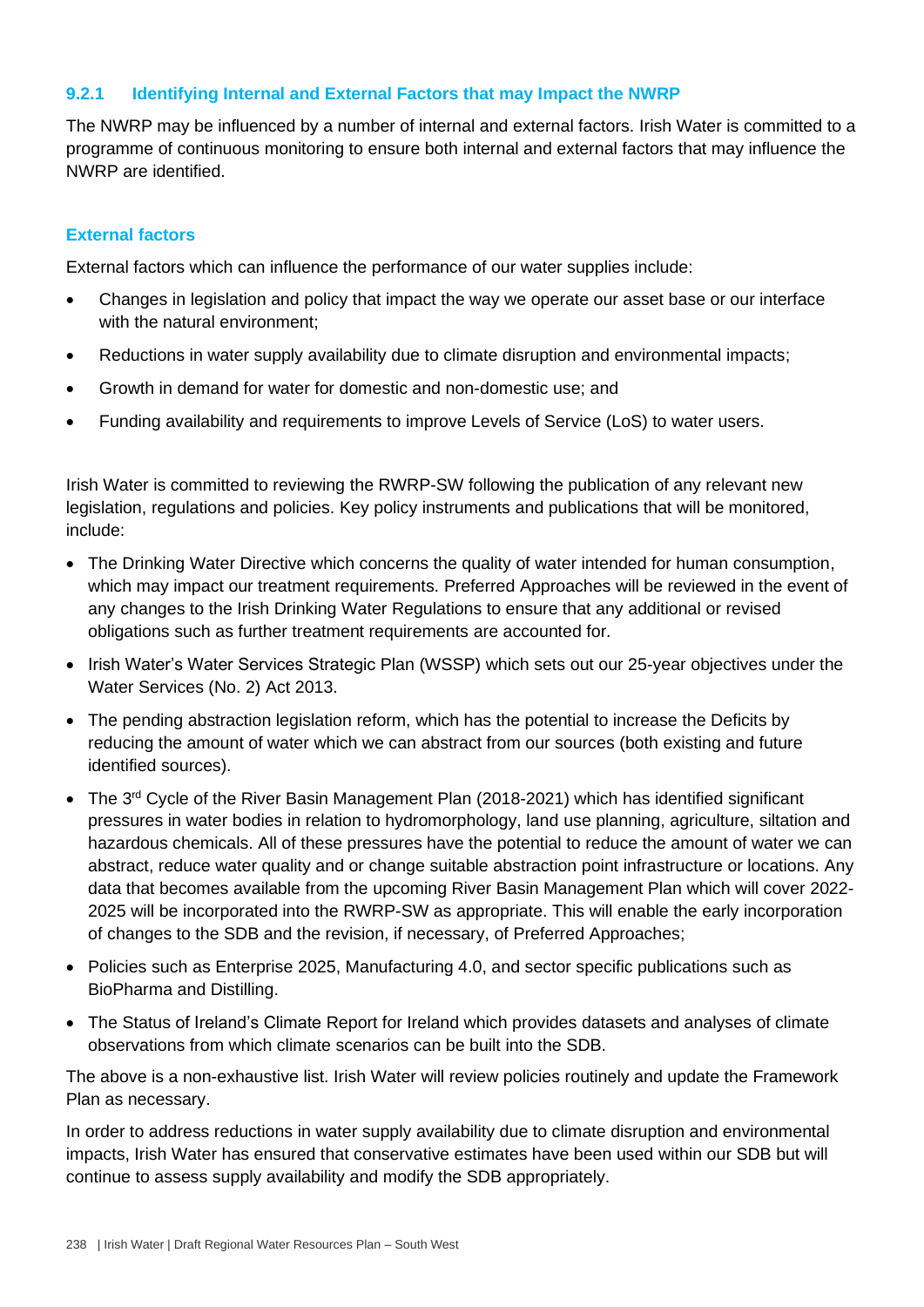In order to address domestic demand growth the Irish Water Spatial Planning team continues to interface directly with the Regional Assemblies and the Local Authority Planning departments, through a ten-year capacity register as well as during the preparation of the Regional Growth Strategies and the County Development Plans. This approach allows Irish Water to understand domestic growth trends and allow for such growth in the SDB.

To gain insight into growth in non-domestic demand, Irish Water also engages with key stakeholders including the Department of Enterprise, Trade and Employment, Enterprise Ireland, Industrial Development Agency (IDA), Údarás na Gaeltachta and Local Authority Planners. It is recognised however, that it can be difficult to predict growth in high water use sectors.

Irish Water will also utilise the knowledge that we gain regarding demand through our Connection Developer Services function which is a Pre-connection Enquiry process allowing forward planning for new connections. All Irish Water developments will be subject to budgetary and regulatory constraints, including oversight by the Commission for Regulation of Utilities.

## **Internal Factors**

Internal factors which can influence the performance of our water supplies include:

- Leakage and Network Performance
- Data Quality, Quantity and Availability

The public water supply in Ireland is a live asset base and is subject to continuous change. New assets such as WTPs, storage reservoirs, and trunk and distribution mains are continuously developed and upgraded. Knowledge and data relating to our assets is improving and will be fed into the SDB.

Leakage reduction and network improvements are core to the NWRP. Whilst certain leakage commitments have been built into the SDB, leakage is dynamic and naturally increases over time as assets deteriorate. For this reason, leakage is a function of continuous leakage reduction and maintaining established leakage savings across aging assets. Therefore, across a large distribution network there will always be uncertainty in leakage values.

It is now Government policy, under the Water Services Act 2017, to charge for excess usage of domestic water, recognising that water is a precious natural resource and that we all need to conserve water to enable a sustainable future. Irish Water is currently at the early stages of implementing the excess usage charge. Once the excessive usage charge has been in place for a period of time, we will be able to assess the benefits and include any potential water savings within the SDB forecasts.

Irish Water recognises that currently there are gaps within our data sets. While Irish Water is confident that uncertainties associated with assumptions/limited data sets have been addressed appropriately, we recognise that further improvements can be gained by improving the data that is available to us for our baseline supply assessments and forecasts. Irish Water is committed to the development and delivery of a 5 to 10-year data and intelligence improvement strategy on data related to the SDB, water quality, asset registers, outage allowances, headroom and performance of asset base (including network models). As actual data becomes available, this data will be updated in accordance with the feedback and monitoring process. As part of the roll out of the DWSP, we will also progress site specific Source Risk Assessments and incorporate knowledge gained from this into our Preferred Approaches. Similarly, through catchment initiatives, the completion of Source Risk Assessments and increased monitoring of our WTPs and distribution networks (as part of the roll out of the DWSPs), our data quality, quantity and availability continue to increase. These improvements will be used to modify our SDB as appropriate and feed into Preferred Approaches.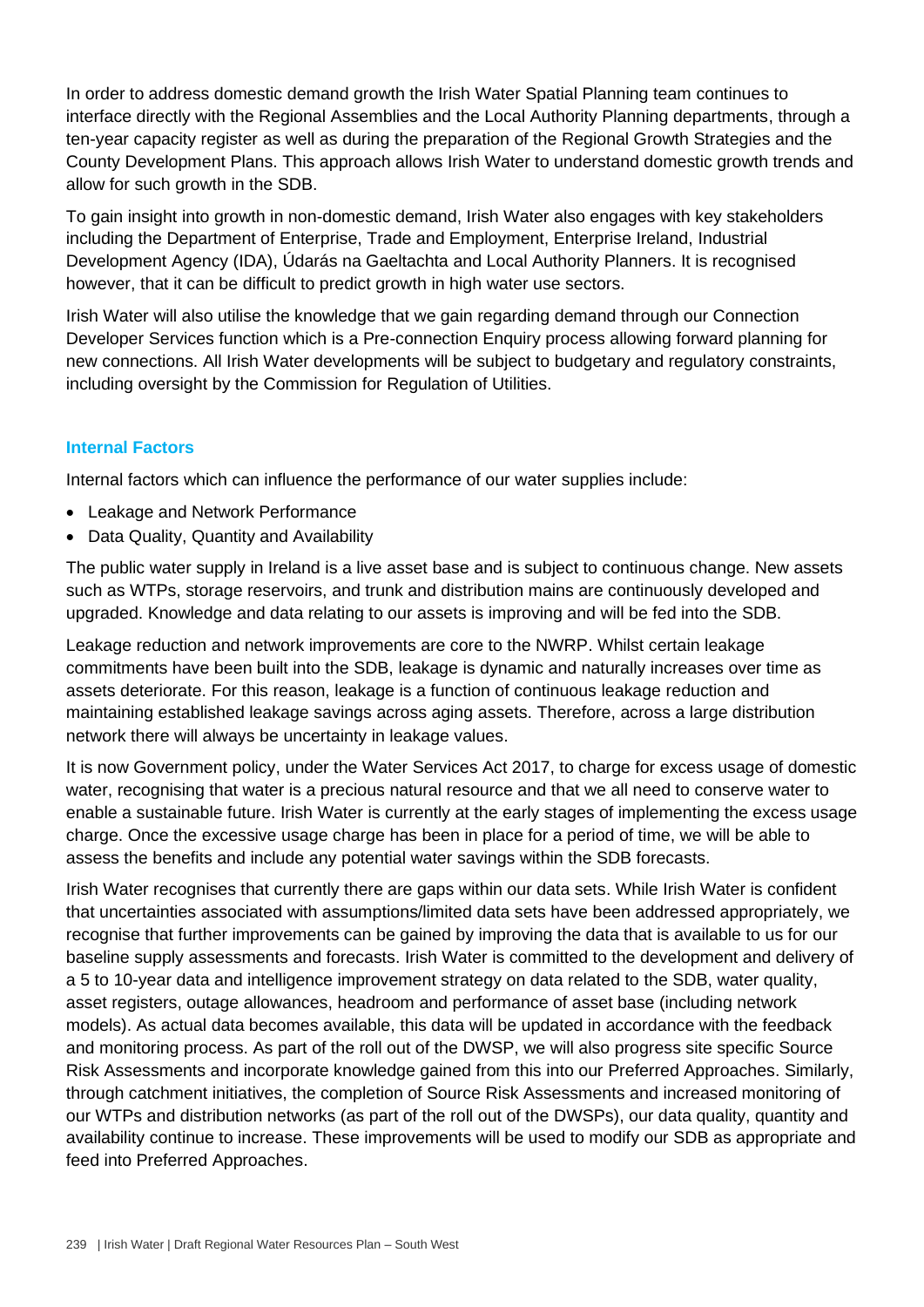#### **9.2.2 Needs Identification**

In relation to needs identification, the feedback and monitoring process involves:

- Updating needs identification by updating the SDB, DWSPs and Barrier Scores to reflect these changes; and
- Incorporating feedback from SEA mitigation actions and the Monitoring Plan set out in the SEA Statement that is prepared for the NWRP Framework Plan.

Irish Water is committed to continuously updating changes to the Need in order to update the SDB. The SDB is therefore continuously evolving as more data becomes available to us. DWSPs can both inform and be informed by the SDB. Similarly, Barrier Scores both inform and are informed by the SDB.

Growth and economic development are key parameters influencing the identified Need. Growth and economic development will be used to prioritise the roll out of the Preferred Approaches identified for the draft RWRP-SW. The implementation of Preferred Approaches will be prioritised to ensure that there is no further deterioration in the Level of Service (LoS) to our customers, recognising that current LoS are in most cases already below the target LoS.

Figure 9.1 above summarises the monitoring and feedback loop that will be implemented in relation to the NWRP.

#### **9.2.3 Feedback**

Upon identification of a change through the monitoring process, Irish Water will assess the impact of these changes on the Framework Plan and the Regional Water Resources Plans:

- When changes are deemed to be material and a variation to the NWRP Framework Plan and/or RWRP(s) is required, Irish Water will screen the change for SEA and Appropriate Assessment (AA) in accordance with its legal obligations, and where required it will carry out an SEA and/or AA before adopting the variation (including public and/or statutory consultation, as appropriate).
- Non-material changes will be fed into the next cycle of the NWRP.
- If an update or change in circumstances is not considered to result in a material change to the position as set out in either the Framework Plan or relevant RWRP, then an assessment will be completed to determine the impact on the Need i.e., impact on the SDB, DWSP or Barrier Assessment. An assessment will then be completed to determine whether the change to the Need affects the relevant Preferred Approach.
- If there is no change to the Preferred Approach, then there is no variation to the Regional Plan;
- If there is a change to the Preferred Approach, but this impacts a single WRZ, then there is no variation to the RWRP-SW; however, the change will be assessed at Project Level. This envisages a situation where refinements to a single project or closely related project within a WRZ will be considered within their own environmental assessments. The change would not have any systemic impacts on the wider RWRP.
- If there is a change to the Preferred Approach that impacts the Regional Option, but the project will not progress before the next 5-year review cycle, then no variation is made to the Regional Plan. Instead, the relevant change is incorporated and assessed through the next review cycle.
- If the project may progress before the next 5-year review cycle then a variation to the Regional Plan is issued, with associated Screening for SEA and AA as required.